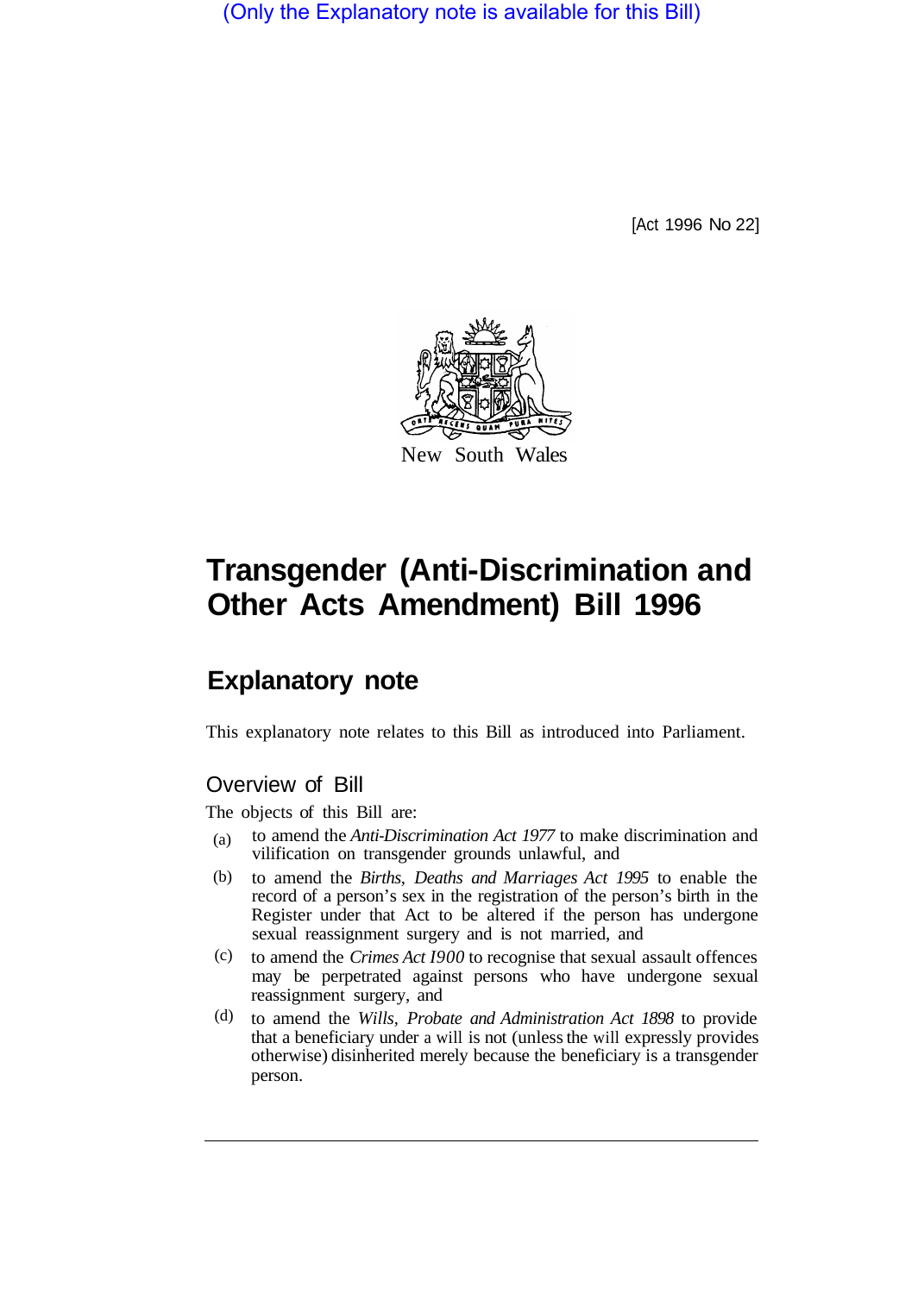Explanatory note

# Outline of provisions

**Clause 1** sets out the name (also called the short title) of the proposed Act.

**Clause 2** provides for the commencement of the proposed Act on a day or days to be appointed by proclamation.

**Clause 3** is a formal provision giving effect to the Schedule of amendments to the *Anti-Discrimination Act 1977.* 

**Clause 4** is a formal provision giving effect to the Schedule of amendments to the *Births, Deaths and Marriages Registration Act 1995.* 

**Clause 5** is a formal provision giving effect to the Schedule of amendments to the *Crimes Act 1900.* 

**Clause 6** is a formal provision giving effect to the Schedule of amendments to the *Wills, Probate and Administration Act 1898.* 

#### **Schedule 1 Amendment of Anti-Discrimination Act 1977**

**Schedule 1 [1]** inserts a definition of *recognised transgender person* to mean a person the record of whose sex is altered under Part 5A (to be inserted by **Schedule 2 [4])** of the *Births, Deaths and Marriages Act 1995* or under a corresponding law of another Australian jurisdiction.

**Schedule 1 [4]** inserts Part 3 8 (Discrimination on transgender grounds) into the Act. The Part makes it unlawful to discriminate against a transgender person (or a relative or associate of a transgender person) on transgender grounds in the circumstances described in the Part. Part 3A follows the pattern established in the Act for the other forms of discrimination that are made unlawful by its provisions. The Part contains the following provisions:

#### **Part 3A Discrimination on transgender grounds**

#### **Division 1 General**

Proposed section 38A explains that a reference to a transgender person is to be read as a reference to a person who identifies as a member of the opposite sex by living, or seeking to live, as a member of the opposite sex or who has identified, and lived, as a member of the opposite sex.

Proposed section 38B states what constitutes discrimination on transgender grounds.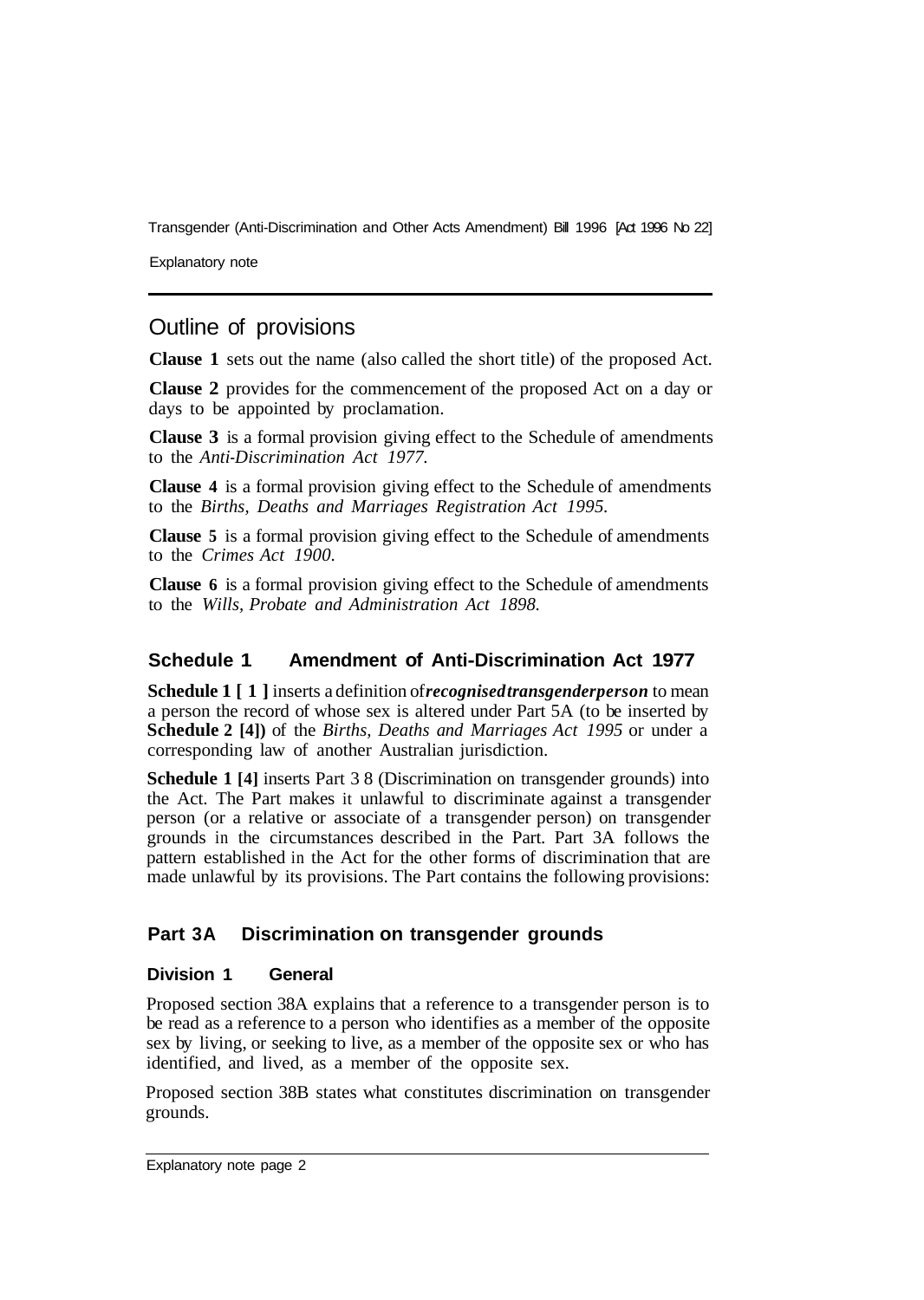Explanatory note

#### **Division 2 Discrimination in work**

Proposed section 38C renders it unlawful for an employer to discriminate against an employee or an applicant for employment on transgender grounds. The proposed section does not apply in relation to employment within a private household, or where the number of persons employed does not exceed 5, or to employment by a private educational authority.

Proposed section 38D renders it unlawful for a principal to discriminate against a commission agent or a prospective commission agent on transgender grounds.

Proposed section 38E renders it unlawful for a principal to discriminate against a contract worker on transgender grounds.

Proposed section 38F renders it unlawful for a firm consisting of 6 or more partners, or persons proposing to form a firm consisting of 6 or more partners, to discriminate against a partner or prospective partner on transgender grounds.

Proposed section 38G renders it unlawful for local government councillors to discriminate against another councillor on transgender grounds.

Proposed section 38H renders it unlawful for an industrial organisation to discriminate against a member of such an organisation, or an applicant for membership, on transgender grounds.

Proposed section 38I renders it unlawful for an authority or body that is empowered to confer, renew or extend a professional, trade or other occupational qualification to discriminate on transgender grounds against a person who holds or seeks to hold that qualification.

Proposed section 38J renders it unlawful for an employment agency to discriminate on transgender grounds against a person who seeks the services of the agency.

#### **Division 3 Discrimination in other areas**

Proposed section 38K renders it unlawful for an educational authority to discriminate against students or applicants for admission as students on transgender grounds. The proposed section does not apply to a private educational authority. **Schedule 1 [2]** amends section 31A (which preserves the right to conduct single sex schools) to provide that the admission of a transgender person as a student does not affect the single sex status of the school.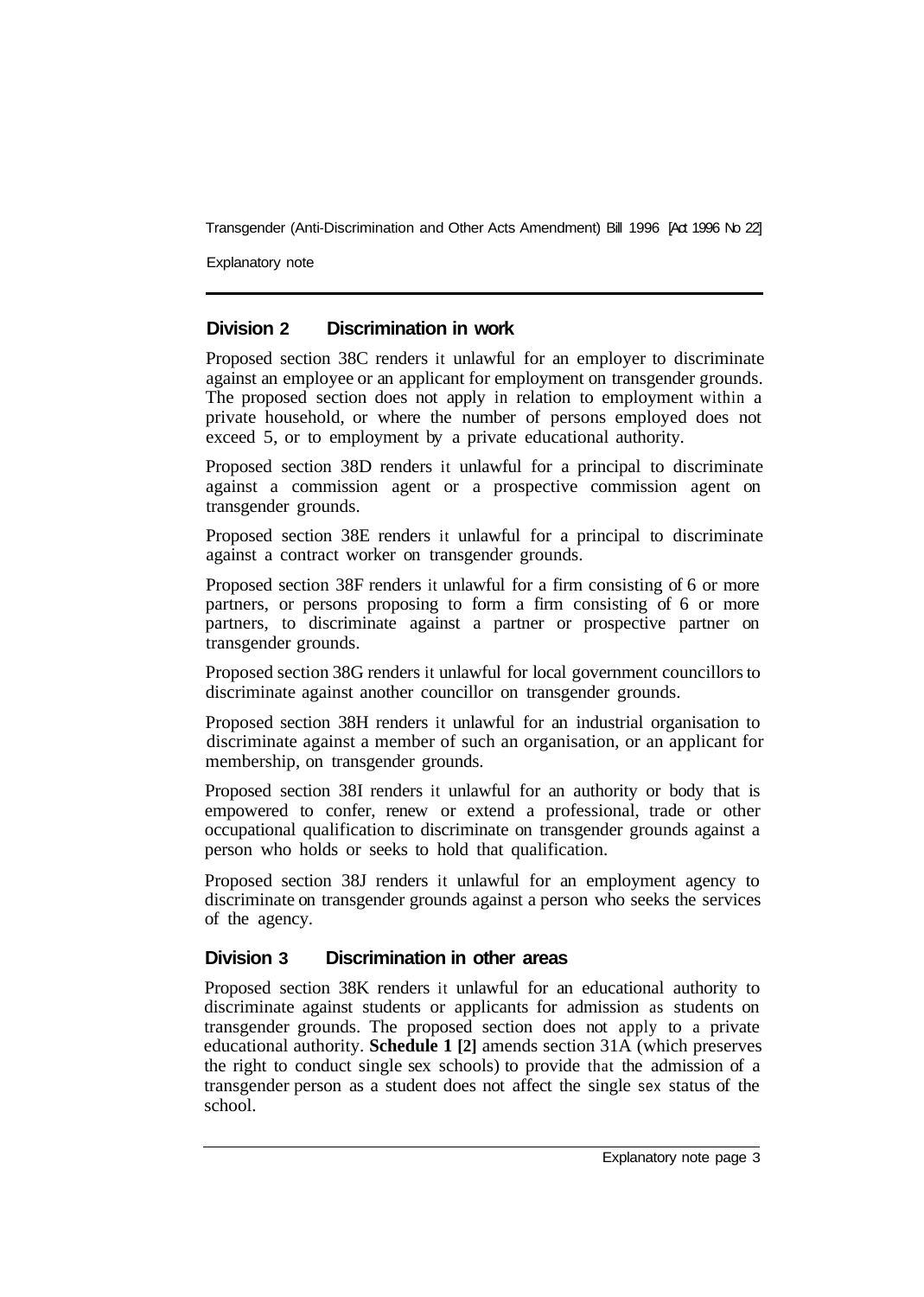Explanatory note

Proposed section 38L renders it unlawful to discriminate against another person on transgender grounds in the provision of access to public places and vehicles.

Proposed section 38M renders it unlawful for a person to discriminate against another person on transgender grounds in the provision of goods and services.

Proposed section 38N renders it unlawful for a person to discriminate against another person on transgender grounds in the provision of accommodation. The proposed section does not apply to accommodation in which the person providing the accommodation, or a near relative of that person, lives and the accommodation is for no more than 6 persons.

Proposed section 38O renders it unlawful for a registered club to discriminate on transgender grounds against persons who apply for membership of the club, or against members of the club in relation to the provision of benefits. **Schedule 1 [3]** amends section 34A (which preserves the right to conduct a registered club for members of a single sex) to provide that the admission of a transgender person as a member does not affect the single sex status of the club.

#### **Division 4 Exceptions to Part 3A**

Proposed section 38P provides that it is not unlawful to exclude a transgender person from participating in a sporting activity for members of the sex with which the transgender person identifies.

Proposed section 38Q provides that it is not unlawful in the administration of a superannuation scheme to treat a transgender person as being of the opposite sex to the sex with which the transgender person identifies.

#### **Division 5 Transgender vilification**

Proposed section 38R inserts a definition of public act for the purposes of the Division.

Proposed section 38S renders it unlawful for a person, by a public act, to incite hatred towards, serious contempt for, or severe ridicule of another person or persons on transgender grounds. The proposed section does not apply to a fair report of a public act, material that has the protection of absolute privilege under the *Defamation Act 1974* or a public act done reasonably and in good faith in the public interest.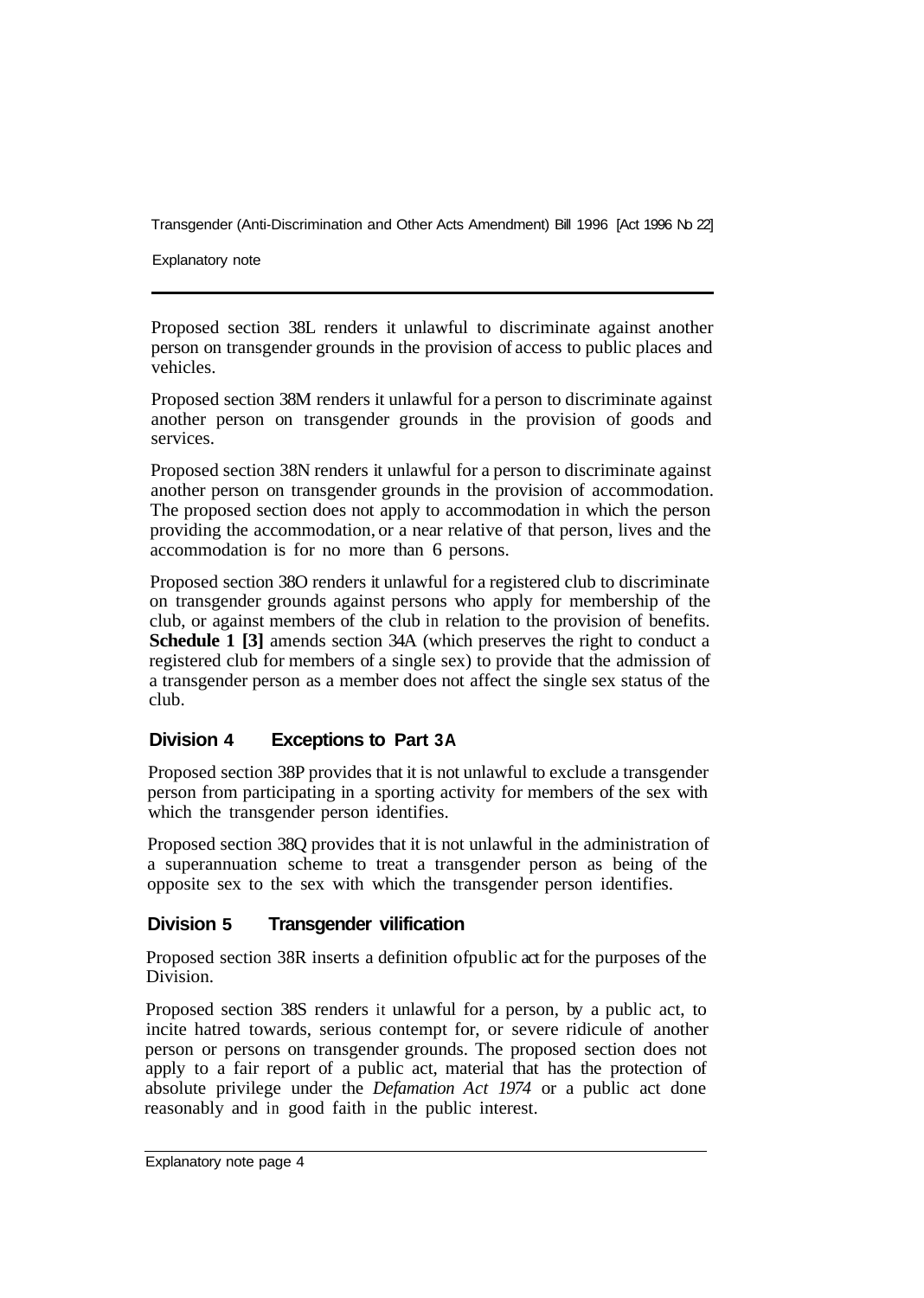Explanatory note

Proposed section 38T makes it an offence to engage in transgender vilification involving the threat of physical harm to transgender persons or their property. The offence may only be prosecuted with the consent of the Attorney General.

**Schedule 1 [5]** and **[6]** make consequential amendments.

#### **Schedule 2 Amendment of Births, Deaths and Marriages Registration Act 1995**

**Schedule 2 [4]** inserts Part 5A (Change of sex) into the Act. The Part contains the following provisions:

#### **Part 5A Change of sex**

Proposed section 32A defines *birth certificate* and *sexual reassignment surgery* for the purposes of the Part.

Proposed section 32B enables an unmarried adult who has undergone sexual reassignment surgery and whose birth is registered in New South Wales to apply for the alteration of the record of the person's sex in the registration of the person's birth. A similar application may be made by the parents or guardian of an unmarried child who satisfies the same requirements.

Proposed section 32C requires such an application to be accompanied by medical verification of the sexual reassignment surgery.

Proposed section 32D enables the Registrar of Births, Deaths and Marriages to determine an application and, if appropriate, to alter the record of the person's sex.

Proposed section 32E enables the Registrar, if the record of a person's sex is altered, to issue a new birth certificate showing the person's sex as altered.

Proposed section 32F specifies the circumstances in which the Registrar may, if the record of a person's sex is altered, issue a birth certificate showing the person's sex before the record was altered.

Proposed section 32G makes it an offence for a person to produce, for the purposes of the law of another jurisdiction, a new birth certificate issued for a transgender person unless the law of that jurisdiction expressly allows the new certificate to be produced or the person, in producing the new certificate, informs the person to whom it is produced of the transgender person's change of sex.